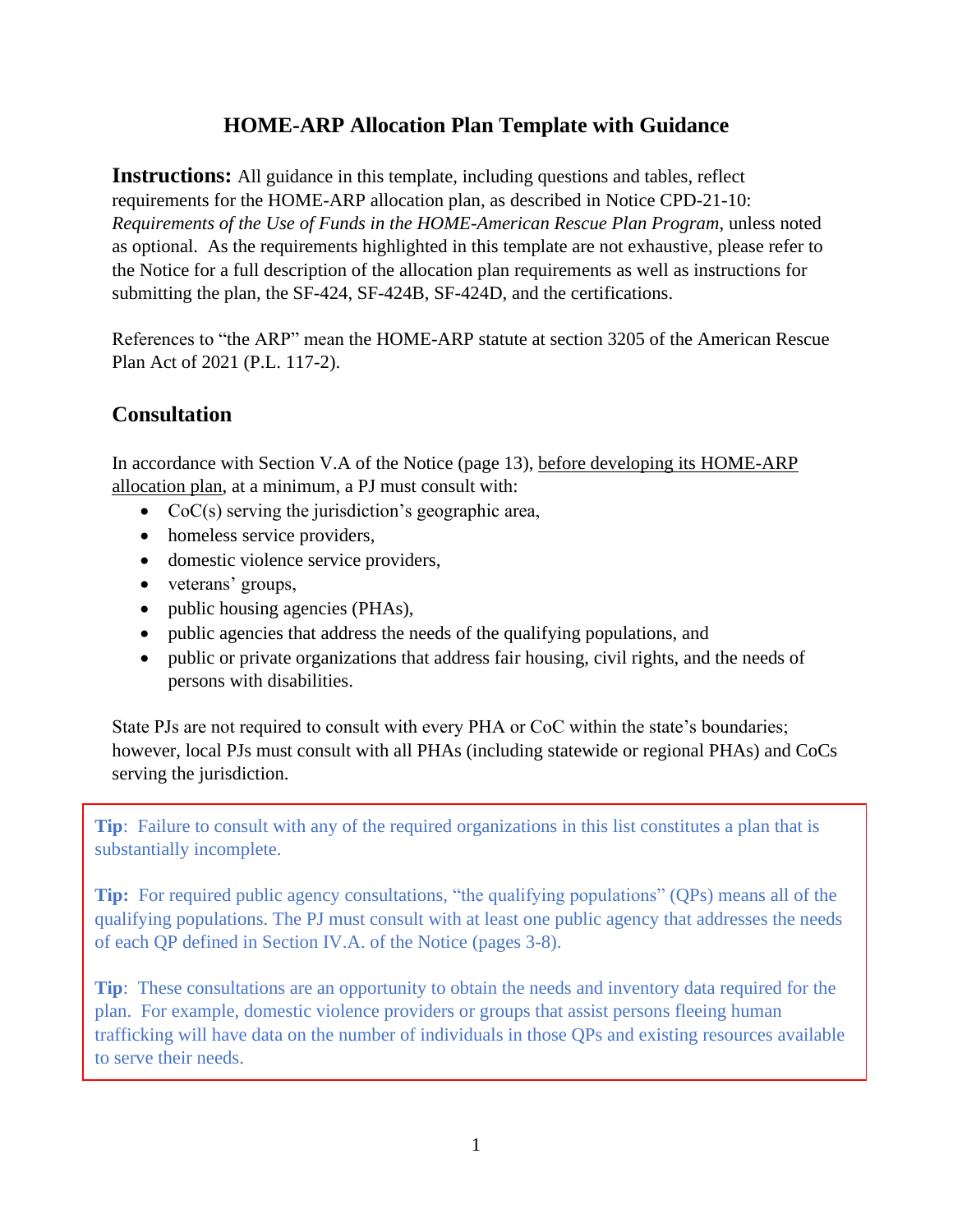*Describe the consultation process including methods used and dates of consultation:* Enter narrative response here.

### *List the organizations consulted:*

| Agency/Org<br><b>Consulted</b> | <b>Type of</b><br>Agency/Org | <b>Method of</b><br><b>Consultation</b> | <b>Feedback</b> |
|--------------------------------|------------------------------|-----------------------------------------|-----------------|
| Agency Name.                   | Type of Agency/Org.          | Method of                               | Feedback.       |
|                                |                              | Consultation.                           |                 |
| Agency Name.                   | Type of Agency/Org.          | Method of                               | Feedback.       |
|                                |                              | Consultation.                           |                 |

**Tip**: If using this table, the PJ should identify the required organization type listed in the Notice in Section V.A. in the "type of agency/org" column. When an agency or organization provides multiple services or roles (e.g., a homeless service provider that also provides domestic victim services), note each organization type for that agency or organization under the "type of agency/org" as it will demonstrate compliance with the consultation requirements. When identifying public agencies that address the needs of qualifying populations, list the qualifying population served or specify if the public agency addresses the needs of all QPs. A PJ may add as many rows as necessary to this table to demonstrate that it has met the consultation requirements.

## *Summarize feedback received and results of upfront consultation with these entities:*

Enter narrative response here.

**Tip**: Describe how the feedback received affected the PJ's approach to allocating HOME-ARP funds among eligible activities. An optional best practice is to also explain how feedback led to any preferences, methods of prioritization, or limitations on eligibility of QPs for a HOME-ARP activity, as well as the use of any referral processes such as coordinated entry for any of the eligible activities.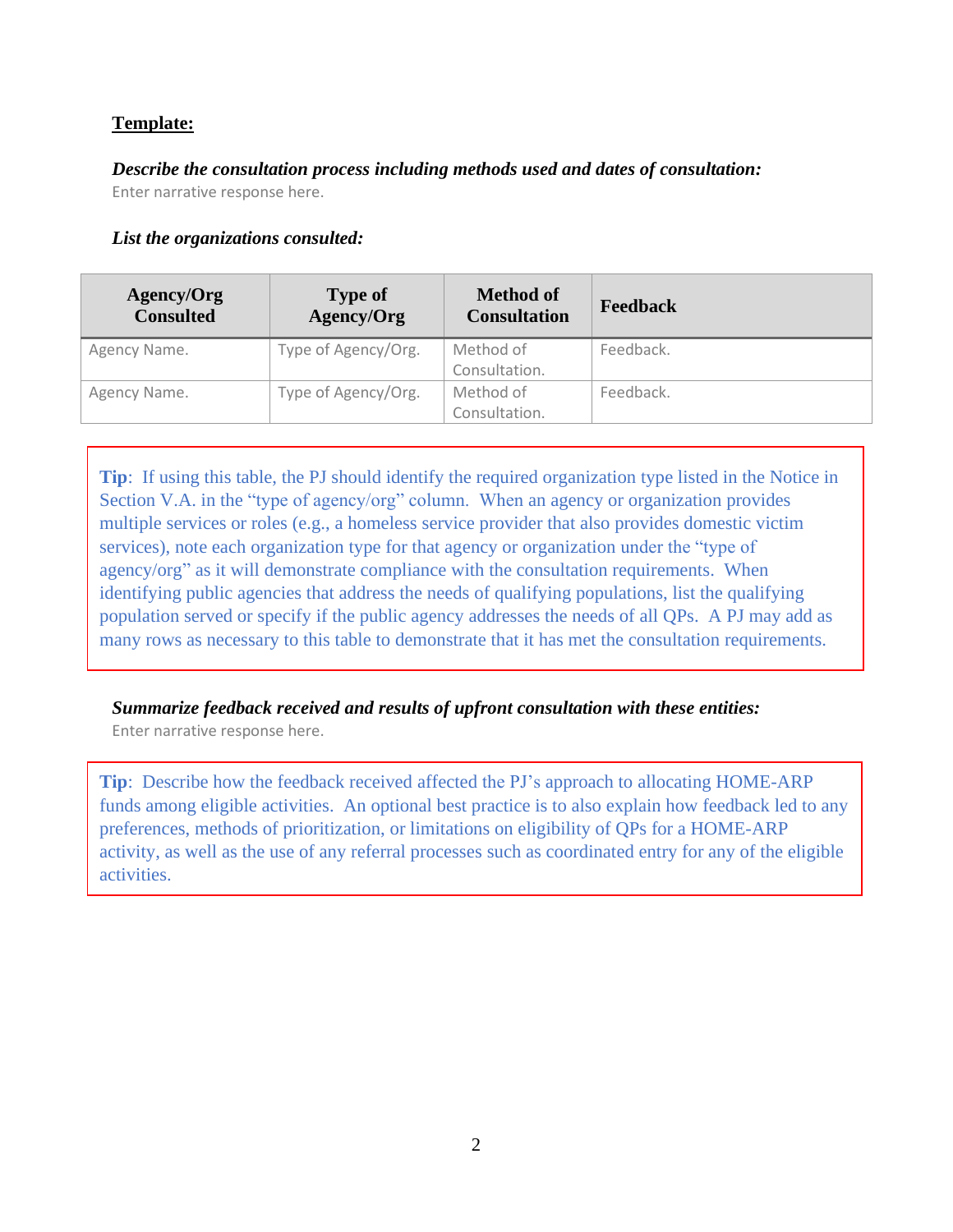# **Public Participation**

In accordance with Section V.B of the Notice (page 13), PJs must provide for and encourage citizen participation in the development of the HOME-ARP allocation plan. Before submission of the plan, PJs must provide residents with reasonable notice and an opportunity to comment on the proposed HOME-ARP allocation plan of **no less than 15 calendar days**. The PJ must follow its adopted requirements for "reasonable notice and an opportunity to comment" for plan amendments in its current citizen participation plan. In addition, PJs must hold **at least one public hearing** during the development of the HOME-ARP allocation plan and prior to submission.

PJs are required to make the following information available to the public:

- The amount of HOME-ARP the PJ will receive, and
- The range of activities the PJ may undertake.

Throughout the HOME-ARP allocation plan public participation process, the PJ must follow its applicable fair housing and civil rights requirements and procedures for effective communication, accessibility, and reasonable accommodation for persons with disabilities and providing meaningful access to participation by limited English proficient (LEP) residents that are in its current citizen participation plan as required by 24 CFR 91.105 and 91.115.

## **Template:**

## *Describe the public participation process, including information about and the dates of the public comment period and public hearing(s) held during the development of the plan:*

- **•** *Date(s) of public notice:* Click or tap to enter a date.
- *Public comment period: start date -* Click or tap to enter a date. *end date -* Click or tap to enter a date.
- *Date(s) of public hearing:* Click or tap to enter a date.

### *Describe the public participation process:*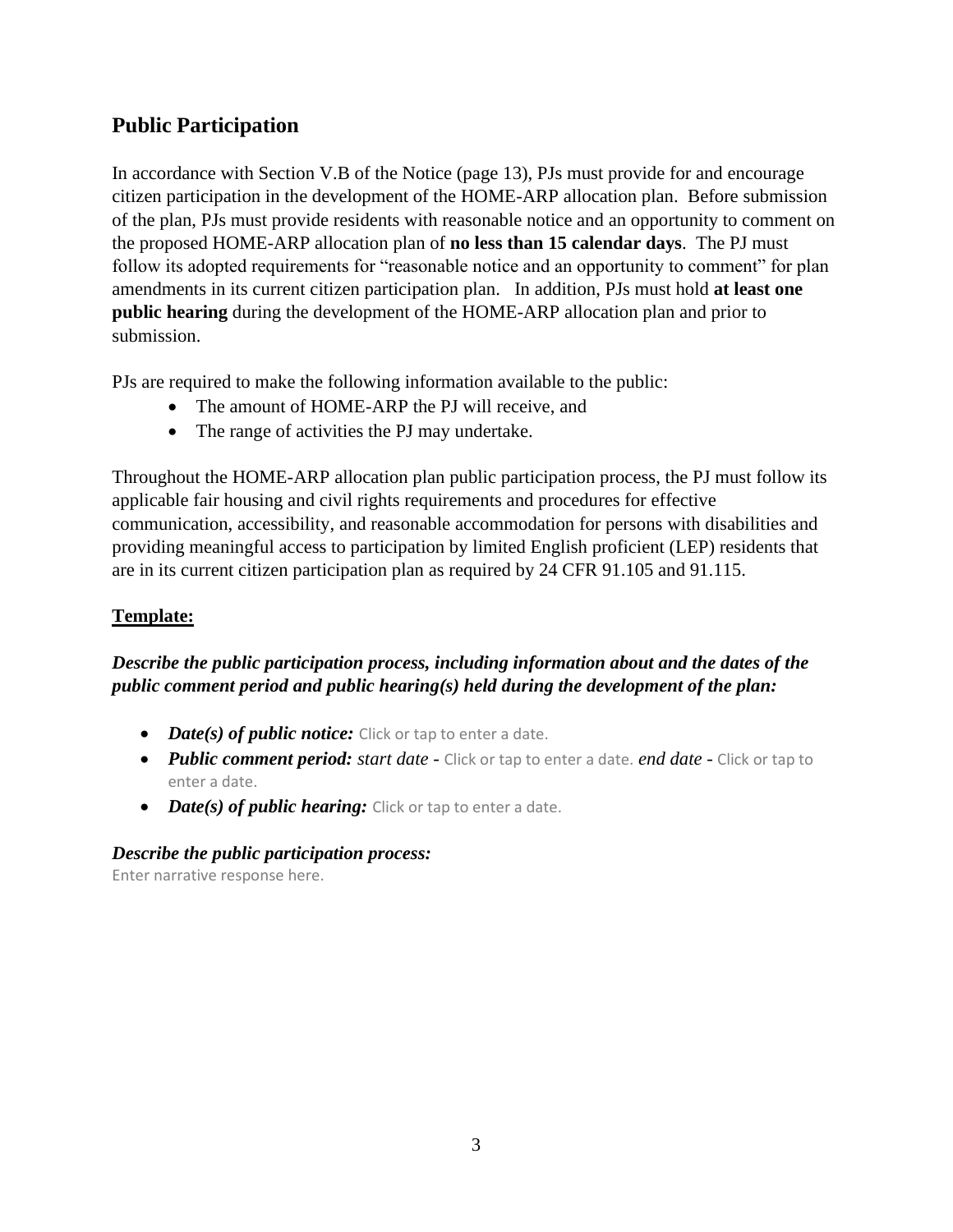**Tip:** The PJ must provide the public with information on the "range of activities the PJ may undertake." This means the PJ must provide the public with information on all the eligible activities that may be funded with HOME-ARP funds (i.e., rental housing, non-congregate shelter, tenant-based rental assistance, and supportive services), regardless of whether the PJ proposes or plans to use HOME-ARP funds for only certain eligible activities. A best practice is to post the draft plan for public comment.

**Tip**: Include a link to or screenshot of the public notice announcing the public comment period, the public hearing date, and where the plan is available. The required HOME-ARP information that must be made public must be available to the public throughout the entire public comment period. HUD strongly recommends that the PJ make its entire draft plan available for public comment. Also note that the public notice must make clear how the public can request reasonable accommodations and meaningful access to the plan in accordance with fair housing and civil rights requirements and the PJ's citizen participation plan.

#### *Describe efforts to broaden public participation:*

Enter narrative response here.

*Summarize the comments and recommendations received through the public participation process either in writing, or orally at a public hearing:* Enter narrative response here.

*Summarize any comments or recommendations not accepted and state the reasons why:* Enter narrative response here.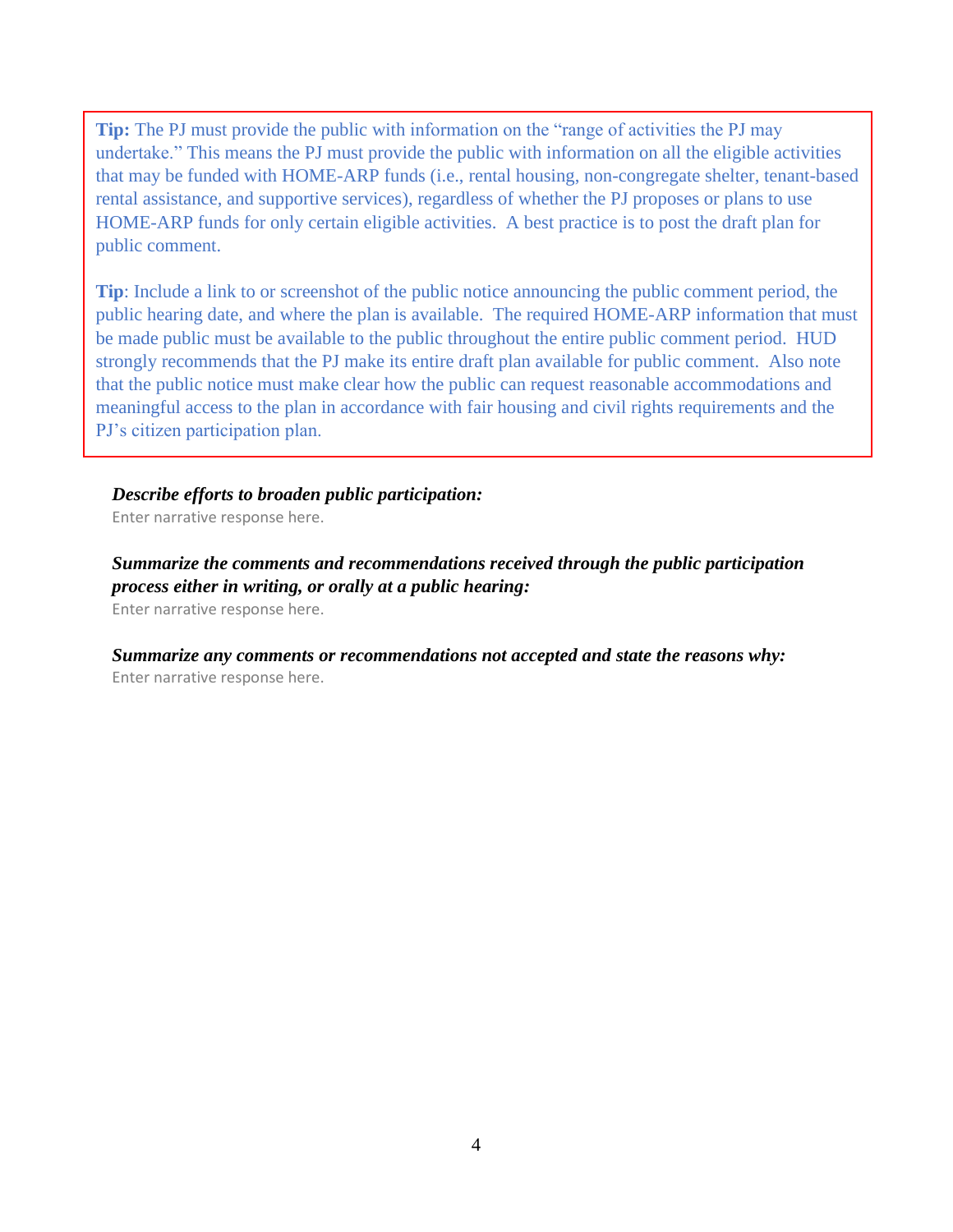## **Needs Assessment and Gaps Analysis**

In accordance with Section V.C.1 of the Notice (page 14), a PJ must evaluate the size and demographic composition of **all four** of the qualifying populations within its boundaries and assess the unmet needs of each of those populations. If the PJ does not evaluate the needs of one of the qualifying populations, then the PJ has not completed their Needs Assessment and Gaps Analysis. In addition, a PJ must identify any gaps within its current shelter and housing inventory as well as the service delivery system. A PJ should use current data, including point in time count, housing inventory count, or other data available through CoCs, and consultations with service providers to quantify the individuals and families in the qualifying populations and their need for additional housing, shelter, or services.

**Tip**: A PJ may use the optional tables provided below and/or attach additional data tables to this template to present current data about the QPs. Suggested data sources include:

- CoC Homeless Populations and Subpopulations Report (Point in Time Counts): [https://www.hudexchange.info/programs/coc/coc-homeless-populations-and-subpopulations](https://www.hudexchange.info/programs/coc/coc-homeless-populations-and-subpopulations-reports/)[reports/](https://www.hudexchange.info/programs/coc/coc-homeless-populations-and-subpopulations-reports/)
- CoC Housing Inventory Counts (HIC): [https://www.hudexchange.info/programs/coc/coc](https://www.hudexchange.info/programs/coc/coc-housing-inventory-count-reports/)[housing-inventory-count-reports/](https://www.hudexchange.info/programs/coc/coc-housing-inventory-count-reports/)
- American community Survey (ACS):<https://www.census.gov/programs-surveys/acs>
- Comprehensive Housing Affordability Strategy (CHAS): [https://www.huduser.gov/portal/datasets/cp.html#2006-2017\\_query](https://www.huduser.gov/portal/datasets/cp.html#2006-2017_query)
- American Housing Survey (AHS):<https://www.census.gov/programs-surveys/ahs.html>
- CPD Maps:<https://egis.hud.gov/cpdmaps/>
- Affirmatively Furthering Fair Housing Planning Tool:<https://egis.hud.gov/affht/>
- Joint Center for Housing Studies: <https://www.jchs.harvard.edu/state-nations-housing-2021>

Please note that data alone does not satisfy the requirements to describe all four of the QPs, a PJ must include narrative for each QP.

**Tip**: Consult with CoC(s) to ensure homeless data reflects the PJ's geographic area. Estimation of homeless and non-homeless counts may be necessary if the geographic area of the PJ and CoC(s) differ.

**Tip**: It may be challenging to identify data for the "Other Populations" qualifying population. However, some data for this QP can be obtained through the consultation process (e.g., the number of people and average wait times on PHA waiting lists or the number of formerly homeless households receiving time-limited housing assistance to help estimate the number the number of households in "Other Populations" category).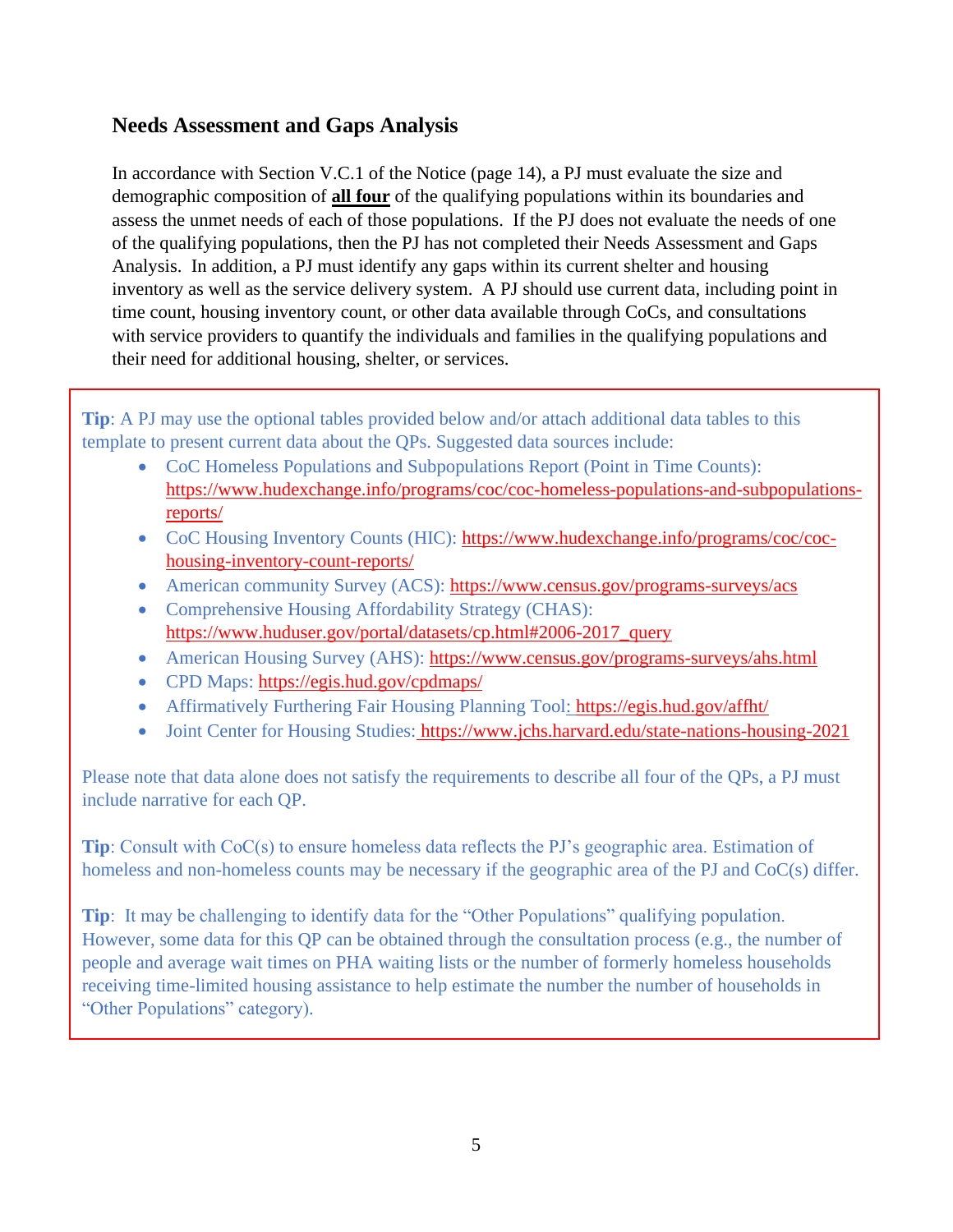| <b>Homeless</b>                    |                          |                                                         |                       |               |                            |                             |                              |                     |                  |                        |                 |                       |               |
|------------------------------------|--------------------------|---------------------------------------------------------|-----------------------|---------------|----------------------------|-----------------------------|------------------------------|---------------------|------------------|------------------------|-----------------|-----------------------|---------------|
|                                    | <b>Current Inventory</b> |                                                         |                       |               | <b>Homeless Population</b> |                             |                              | <b>Gap Analysis</b> |                  |                        |                 |                       |               |
|                                    |                          | Adult<br>Family<br><b>Adults Only</b><br>Vets<br>Family |                       |               | Family                     |                             | <b>Adults Only</b>           |                     |                  |                        |                 |                       |               |
|                                    | $#$ of<br><b>Beds</b>    | $#$ of<br>Units                                         | $#$ of<br><b>Beds</b> | # of<br>Units | $\#$ of<br><b>Beds</b>     | HH (at<br>least 1<br>child) | <b>HH</b><br>(w/o)<br>child) | Vets                | Victims<br>of DV | $\#$ of<br><b>Beds</b> | $#$ of<br>Units | $#$ of<br><b>Beds</b> | # of<br>Units |
| Emergency<br>Shelter               | $\#$                     | #                                                       | #                     | $\#$          | $\#$                       |                             |                              |                     |                  |                        |                 |                       |               |
| Transitional<br>Housing            | #                        | #                                                       | #                     | #             | #                          |                             |                              |                     |                  |                        |                 |                       |               |
| Permanent<br>Supportive<br>Housing | $\#$                     | #                                                       | $\#$                  | $\#$          | #                          |                             |                              |                     |                  |                        |                 |                       |               |
| Other Permanent<br>Housing         | $\#$                     | #                                                       | $\#$                  | $\#$          | $\#$                       |                             |                              |                     |                  |                        |                 |                       |               |
| Sheltered<br>Homeless              |                          |                                                         |                       |               |                            | #                           | #                            | #                   | #                |                        |                 |                       |               |
| Unsheltered<br>Homeless            |                          |                                                         |                       |               |                            | #                           | #                            | #                   | $\#$             |                        |                 |                       |               |
| <b>Current Gap</b>                 |                          |                                                         |                       |               |                            |                             |                              |                     |                  | #                      | #               | #                     | #             |

### **OPTIONAL Homeless Needs Inventory and Gap Analysis Table**

**Suggested Data Sources:** 1. Point in Time Count (PIT); 2. Continuum of Care Housing Inventory Count (HIC); 3. Consultation

### **OPTIONAL Housing Needs Inventory and Gap Analysis Table**

| o                                                                                               |                          | ັ                    |                     |
|-------------------------------------------------------------------------------------------------|--------------------------|----------------------|---------------------|
|                                                                                                 | <b>Non-Homeless</b>      |                      |                     |
|                                                                                                 | <b>Current Inventory</b> | <b>Level of Need</b> | <b>Gap Analysis</b> |
|                                                                                                 | # of Units               | # of Households      | # of Households     |
| <b>Total Rental Units</b>                                                                       | #                        |                      |                     |
| Rental Units Affordable to HH at 30%<br>AMI (At-Risk of Homelessness)                           | #                        |                      |                     |
| Rental Units Affordable to HH at 50%<br><b>AMI</b> (Other Populations)                          | #                        |                      |                     |
| $0\% - 30\%$ AMI Renter HH w/ 1 or more<br>severe housing problems<br>(At-Risk of Homelessness) |                          | #                    |                     |
| 30%-50% AMI Renter HH w/ 1 or more<br>severe housing problems<br>(Other Populations)            |                          | #                    |                     |
| <b>Current Gaps</b>                                                                             |                          |                      | #                   |

**Suggested Data Sources:** 1. American Community Survey (ACS); 2. Comprehensive Housing Affordability Strategy (CHAS)

**TIP**: Remove optional data tables if the PJ will not provide this data in its plan.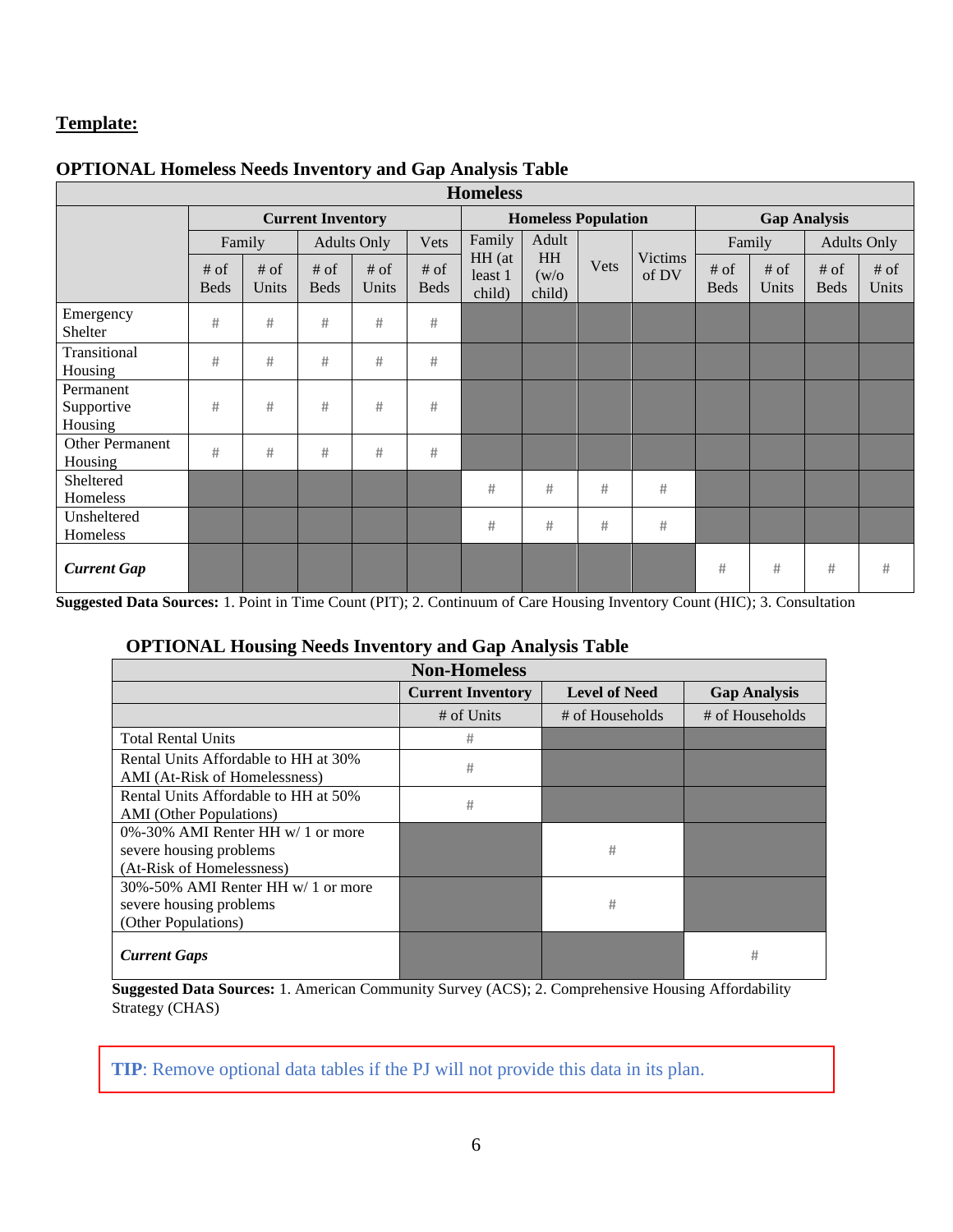### *Describe the size and demographic composition of qualifying populations within the PJ's boundaries:*

*Homeless as defined in 24 CFR 91.5*

Enter narrative response here.

#### *At Risk of Homelessness as defined in 24 CFR 91.5*

Enter narrative response here.

*Fleeing, or Attempting to Flee, Domestic Violence, Dating Violence, Sexual Assault, Stalking, or Human Trafficking, as defined by HUD in the Notice* Enter narrative response here.

*Other populations requiring services or housing assistance to prevent homelessness and other populations at greatest risk of housing instability, as defined by HUD in the Notice* Enter narrative response here.

**Tip:** Describe all four QPs within the jurisdiction. Failure to describe any of the four QPs will result in a plan that lacks a required element and therefore, is substantially incomplete. PJs should carefully review the definitions of the QPs in Section IV.A of the Notice (pages 3-8). It is understood that there are no data sources that perfectly reflect certain QPs (e.g., Other Populations). A PJ should describe the relevant data it has and, if necessary, acknowledge the shortcomings of that data in its narrative.

*Identify and consider the current resources available to assist qualifying populations, including congregate and non-congregate shelter units, supportive services, TBRA, and affordable and permanent supportive rental housing (Optional):*

Enter narrative response here.

*Describe the unmet housing and service needs of qualifying populations:*

*Homeless as defined in 24 CFR 91.5* Enter narrative response here.

### *At Risk of Homelessness as defined in 24 CFR 91.5*

Enter narrative response here.

*Fleeing, or Attempting to Flee, Domestic Violence, Dating Violence, Sexual Assault, Stalking, or Human Trafficking, as defined by HUD in the Notice*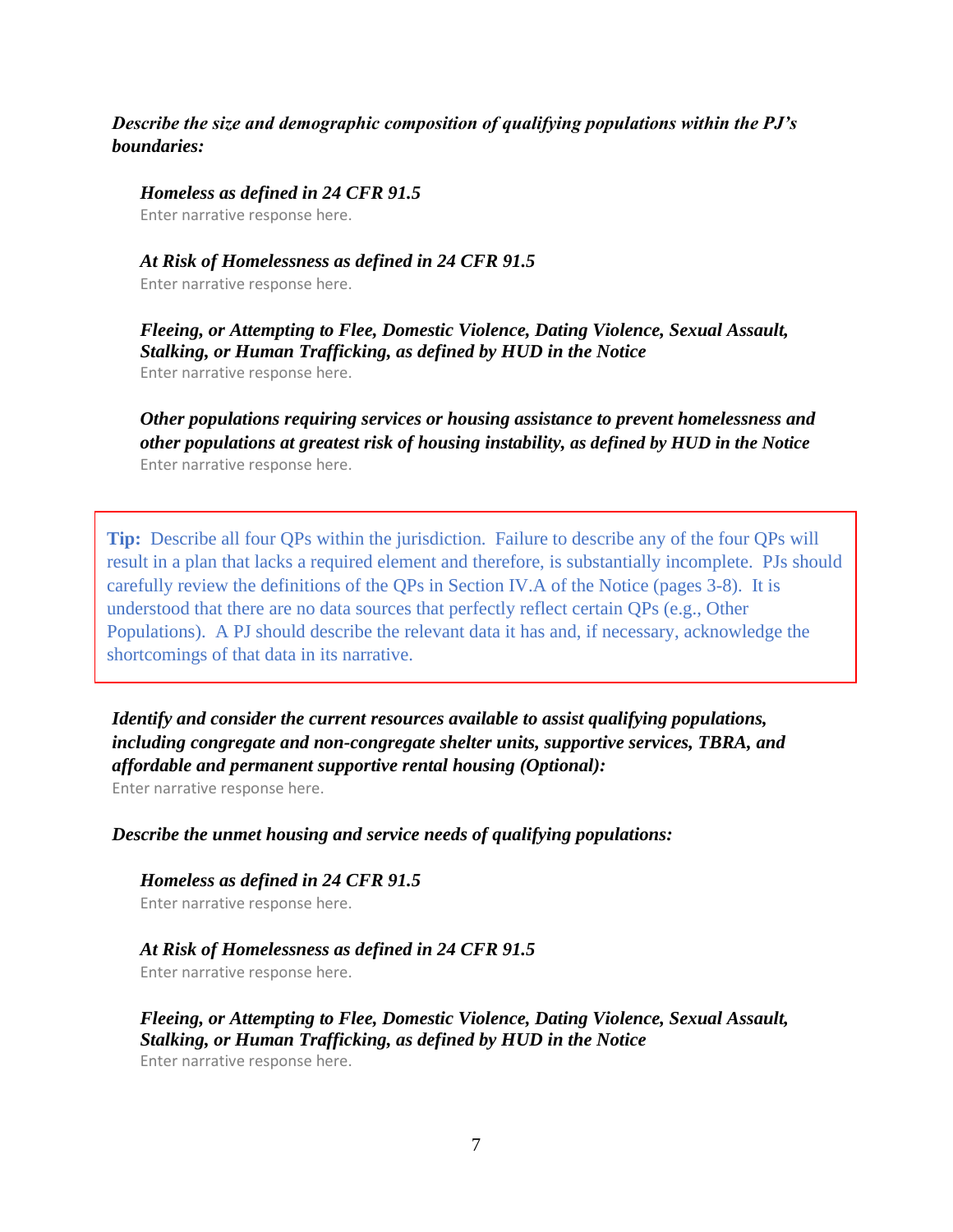*Other populations requiring services or housing assistance to prevent homelessness and other populations at greatest risk of housing instability as defined by HUD in the Notice* Enter narrative response here.

### *Identify any gaps within the current shelter and housing inventory as well as the service delivery system:*

Enter narrative response here.

*Under Section IV.4.2.ii.G of the HOME-ARP Notice, a PJ may provide additional characteristics associated with instability and increased risk of homelessness in their HOME-ARP allocation plan. These characteristics will further refine the definition of "other populations" that are "At Greatest Risk of Housing Instability," as established in the HOME-ARP Notice. If including these characteristics, identify them here:*

Enter narrative response here.

#### *Identify priority needs for qualifying populations:*

Enter narrative response here.

*Explain how the PJ determined the level of need and gaps in the PJ's shelter and housing inventory and service delivery systems based on the data presented in the plan:* Enter narrative response here.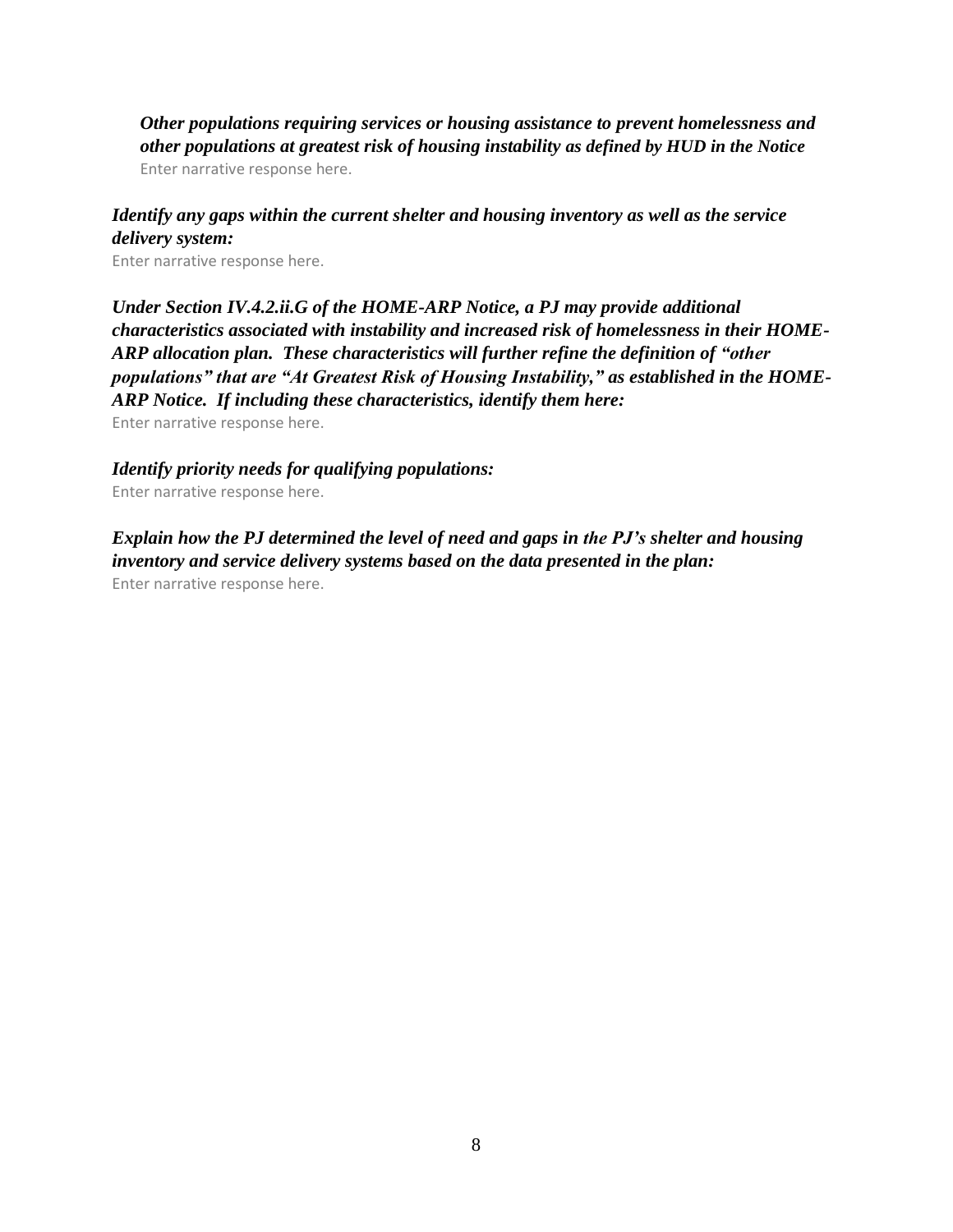## **HOME-ARP Activities**

#### **Template***:*

### *Describe the method(s)that will be used for soliciting applications for funding and/or selecting developers, service providers, subrecipients and/or contractors:*

Enter narrative response here.

**TIP:** Project selection processes (e.g., RFP, NOFA, etc.) that prioritize one or more of the QPs or a subpopulation of a QP over other HOME-ARP QPs (e.g., bonus points for projects that serve the chronically homeless) constitute the PJ's use of a limitation or preference(s) in their HOME-ARP program. If a project selection process described in this section of a PJ's allocation plan implements a preference in the distribution of funds and/or method for soliciting applications and selecting projects, that preference must be described in the plan's Preference section, as described below. If the plan indicates that the PJ is implementing a preference, but the PJ has not identified the preference in the plan, the plan will be deemed substantially incomplete as the contradictory information will prevent HUD from determining the plan has all required elements and is not inconsistent with ARP.

*Describe whether the PJ will administer eligible activities directly:*

Enter narrative response here.

*If any portion of the PJ's HOME-ARP administrative funds are provided to a subrecipient or contractor prior to HUD's acceptance of the HOME-ARP allocation plan because the subrecipient or contractor is responsible for the administration of the PJ's entire HOME-ARP grant, identify the subrecipient or contractor and describe its role and responsibilities in administering all of the PJ's HOME-ARP program:*

Enter narrative response here.

In accordance with Section V.C.2. of the Notice (page 4), PJs must indicate the amount of HOME-ARP funding that is planned for each eligible HOME-ARP activity type and demonstrate that any planned funding for nonprofit organization operating assistance, nonprofit capacity building, and administrative costs is within HOME-ARP limits.

**Tip:** The following table may be used to meet this requirement. If this table is not used, ensure that funding is identified based on HOME-ARP eligible activities in addition to any project names that may be listed.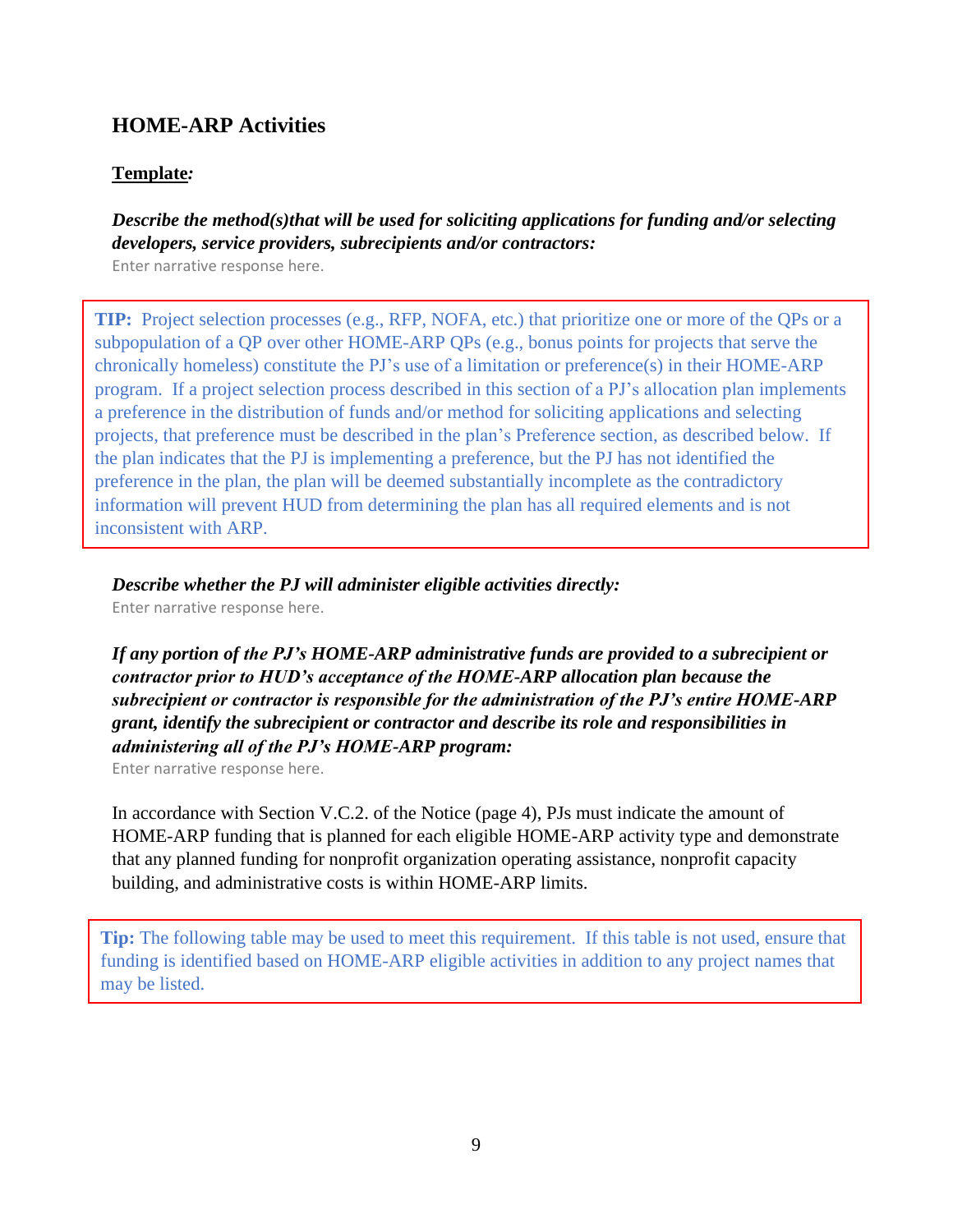### **Use of HOME-ARP Funding**

|                                                                   | <b>Funding Amount</b> | <b>Percent of the</b><br>Grant | <b>Statutory</b><br>Limit |
|-------------------------------------------------------------------|-----------------------|--------------------------------|---------------------------|
| <b>Supportive Services</b>                                        | \$#                   |                                |                           |
| Acquisition and Development of Non-<br><b>Congregate Shelters</b> | \$#                   |                                |                           |
| <b>Tenant Based Rental Assistance (TBRA)</b>                      | \$#                   |                                |                           |
| Development of Affordable Rental Housing                          | \$#                   |                                |                           |
| Non-Profit Operating                                              | \$#                   | # 96                           | 5%                        |
| Non-Profit Capacity Building                                      | \$#                   | # 96                           | 5%                        |
| Administration and Planning                                       | \$#                   | # 96                           | 15%                       |
| <b>Total HOME ARP Allocation</b>                                  | \$#                   |                                |                           |

*Describe how the PJ will distribute HOME-ARP funds in accordance with its priority needs identified in its needs assessment and gap analysis:* 

Enter narrative response here.

*Describe how the characteristics of the shelter and housing inventory, service delivery system, and the needs identified in the gap analysis provided a rationale for the plan to fund eligible activities:*

Enter narrative response here.

**Tip**: HOME-ARP activities and projects must not violate fair housing and civil rights requirements. Projects that limit eligibility based on a protected class are ineligible (e.g., single-sex rental housing, single adults-only shelter, etc.). A plan that includes narrative about an ineligible project constitutes a plan which is inconsistent with the purposes of ARP, which is grounds for disapproval under Section V.D.2 of the HOME-ARP Notice.

**Tip**: The ARP makes all QPs eligible for the HOME-ARP program. Section IV of the Notice (page 3) states that "ARP requires that funds be used to primarily benefit individuals and families in the following specified "qualifying populations." Any individual or family who meets the criteria for these populations is eligible to receive assistance or services funded through HOME-ARP without meeting additional criteria. **While limitations are permitted for a HOME-ARP rental or NCS project under certain circumstances, a PJ may not adopt limitations that make any of the four QPs ineligible for assistance under the PJ's overall HOME-ARP program.** If the PJ will fund only one HOME-ARP project, a PJ is not permitted to impose a limitation on the project. By imposing a limitation in its one HOME-ARP project, the PJ effectively excludes qualifying populations from its HOME-ARP program in violation of the ARP and Notice. This will lead to HUD disapproval of the PJ's plan as inconsistent with the purposes of ARP. Similarly, if the PJ will only be funding a small number of projects or activities, each QP must be eligible for **at least one project or activity**.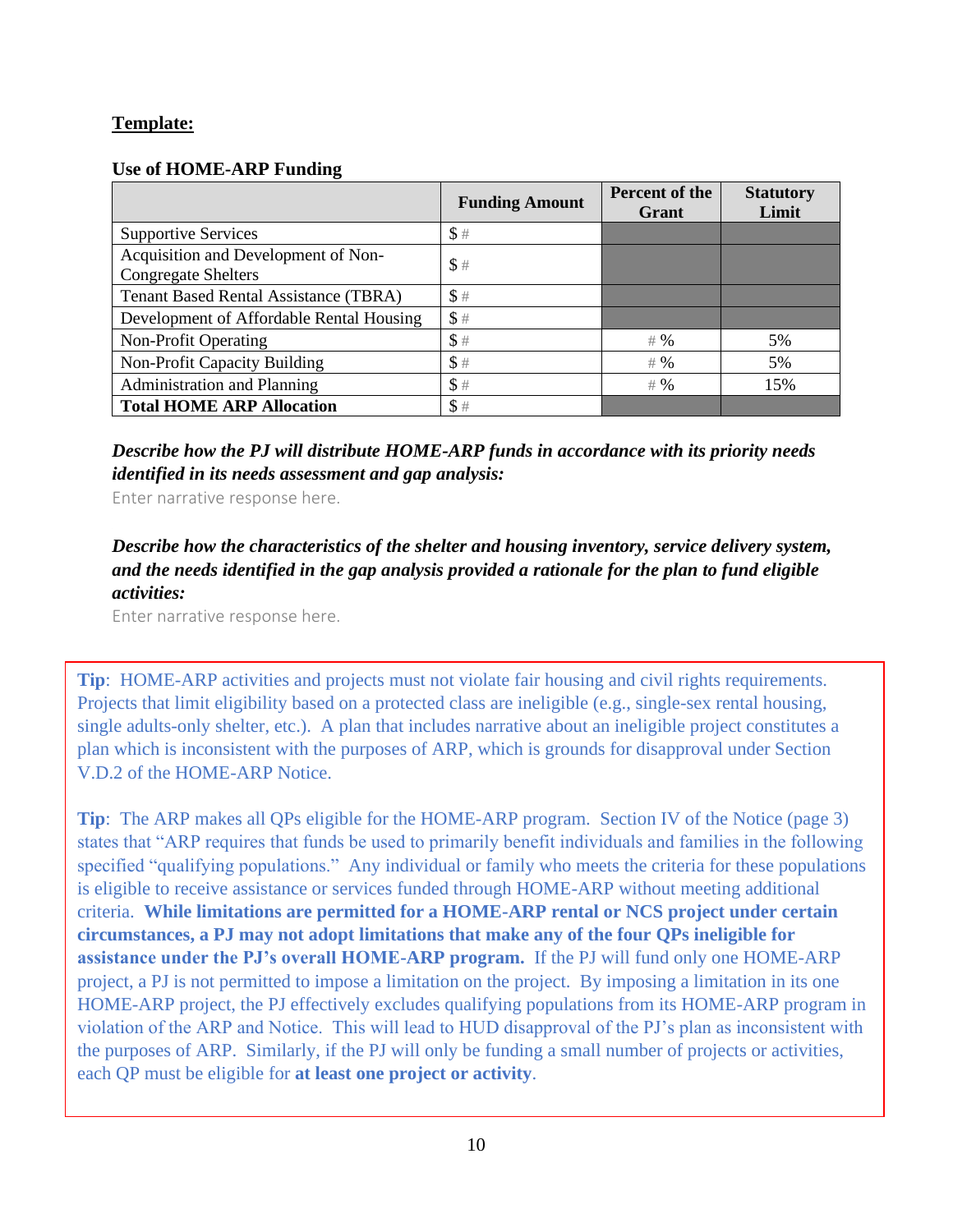# **HOME-ARP Production Housing Goals**

## *Estimate the number of affordable rental housing units for qualifying populations that the PJ will produce or support with its HOME-ARP allocation:*

Enter narrative response here.

**Tip**: See spreadsheet and FAQ to assist PJs in determining this goal posted on the HUD Exchange at [https://www.hudexchange.info/resource/6605/homearp-housing-production-goal-calculation](https://www.hudexchange.info/resource/6605/homearp-housing-production-goal-calculation-worksheet-and-faq/)[worksheet-and-faq/.](https://www.hudexchange.info/resource/6605/homearp-housing-production-goal-calculation-worksheet-and-faq/)

# *Describe the specific affordable rental housing production goal that the PJ hopes to achieve and describe how the production goal will address the PJ's priority needs:*

Enter narrative response here.

**Tip**: The HOME-ARP Notice requires this narrative discussion. Failure to include this narrative discussion constitutes a plan that does not have a required element and will be disapproved as substantially incomplete.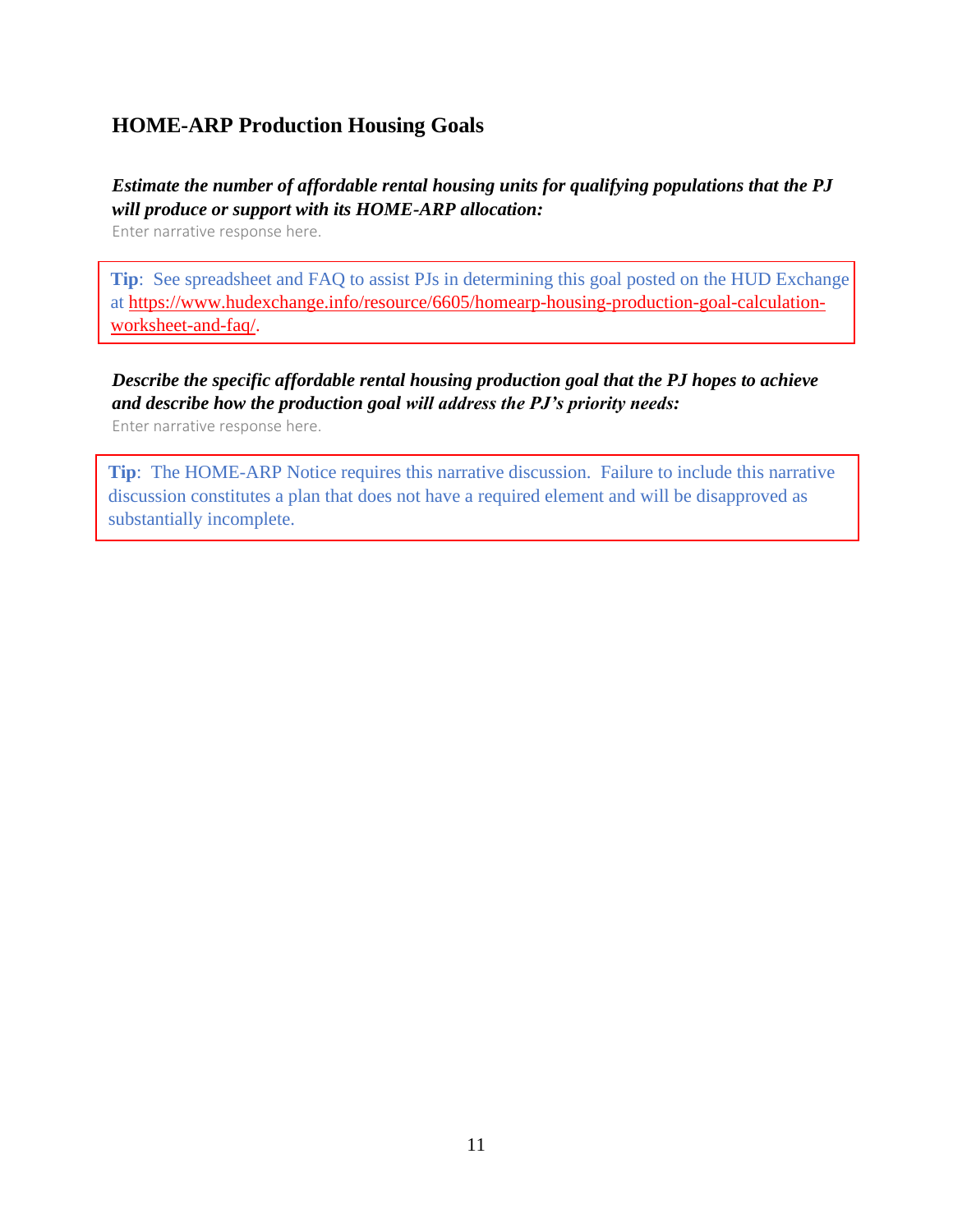## **Preferences**

A preference provides a priority for the selection of applicants who fall into a specific QP or category (e.g., elderly or persons with disabilities) within a QP (i.e., subpopulation) to receive assistance. A *preference* permits an eligible applicant that qualifies for a PJ-adopted preference to be selected for HOME-ARP assistance before another eligible applicant that does not qualify for a preference. A *method of prioritization* is the process by which a PJ determines how two or more eligible applicants qualifying for the same or different preferences are selected for HOME-ARP assistance. For example, in a project with a preference for chronically homeless, all eligible QP applicants are selected in chronological order for a HOME-ARP rental project except that eligible QP applicants that qualify for the preference of chronically homeless are selected for occupancy based on length of time they have been homeless before eligible QP applicants who do not qualify for the preference of chronically homeless.

Please note that HUD has also described a method of prioritization in other HUD guidance. Section I.C.4 of Notice CPD-17-01 describes Prioritization in CoC CE as follows:

"Prioritization. In the context of the coordinated entry process, HUD uses the term "Prioritization" to refer to the coordinated entry-specific process by which all persons in need of assistance who use coordinated entry are ranked in order of priority. The coordinated entry prioritization policies are established by the CoC with input from all community stakeholders and must ensure that ESG projects are able to serve clients in accordance with written standards that are established under 24 CFR 576.400(e). In addition, the coordinated entry process must, to the maximum extent feasible, ensure that people with more severe service needs and levels of vulnerability are prioritized for housing and homeless assistance before those with less severe service needs and lower levels of vulnerability. Regardless of how prioritization decisions are implemented, the prioritization process must follow the requirements in Section II.B.3. and Section I.D. of this Notice."

If a PJ is using a CE that has a method of prioritization described in CPD-17-01, then a PJ has preferences and a method of prioritizing those preferences. These must be described in the HOME-ARP allocation plan in order to comply with the requirements of Section IV.C.2 (page 10) of the HOME-ARP Notice.

In accordance with Section V.C.4 of the Notice (page 15), the HOME-ARP allocation plan must identify whether the PJ intends to give a preference to one or more qualifying populations or a subpopulation within one or more qualifying populations for any eligible activity or project.

• Preferences cannot violate any applicable fair housing, civil rights, and nondiscrimination requirements, including but not limited to those requirements listed in 24 CFR 5.105(a).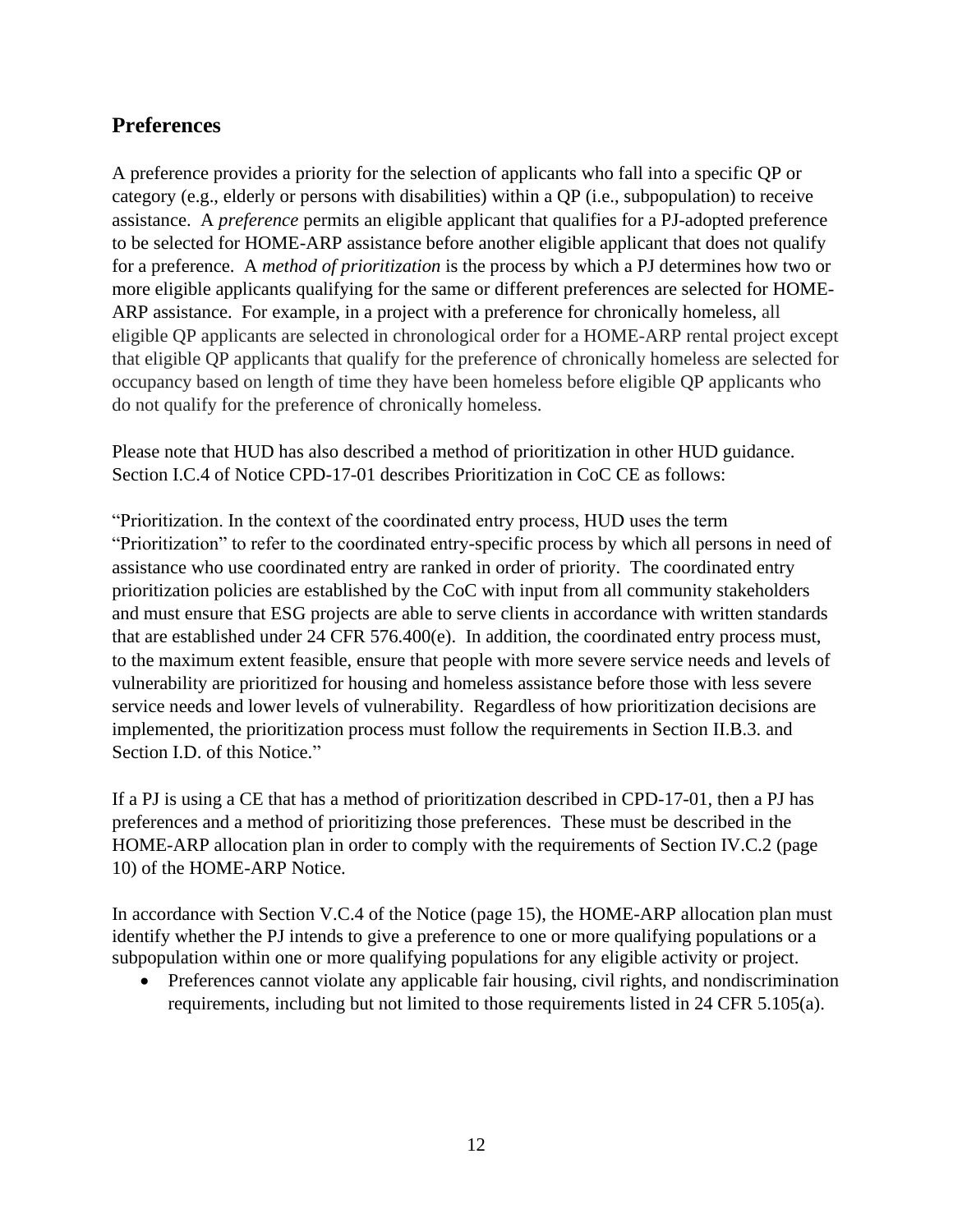The PJ must comply with all applicable nondiscrimination and equal opportunity laws and requirements listed in 24 CFR 5.105(a) and any other applicable fair housing and civil rights laws and requirements when establishing preferences or methods of prioritization.

**Tip**: HOME-ARP activities and projects must not violate fair housing and civil rights requirements. Projects that limit eligibility based on a protected class are ineligible. A plan that includes a narrative about a project or activity that violates fair housing and civil rights requirements is a plan that is inconsistent with the purposes of ARP and will be disapproved as per Section V.D.2 of the HOME-ARP Notice. Submission of such a plan may also call into question the accuracy of the PJ's certification that it will Affirmatively Further Fair Housing.

**Tip**: **The ARP requires all four QPs to be eligible for HOME-ARP assistance.** Section IV of the Notice (page 3) states that "ARP requires that funds be used to primarily benefit individuals and families in the following specified `qualifying populations.' Any individual or family who meets the criteria for these populations is eligible to receive assistance or services funded through HOME-ARP without meeting additional criteria." Pursuant to the ARP, a PJ may not design its overall HOME-ARP program to exclude any of the four QPs. If the PJ will fund only one HOME-ARP project, the PJ may not limit access to the project or activity to one or more of the QPs because it would not provide access for all four QPs. Failure to provide any of the four QPs with access to apply for **at least one of the PJ's HOME-ARP projects or activities** will violate the ARP, HOME-ARP Notice, and result in HUD disapproval of the PJ's plan as inconsistent with the purposes of ARP.

While PJs are not required to describe specific projects in its HOME-ARP allocation plan to which the preferences will apply, the PJ must describe the planned use of any preferences in its HOME-ARP allocation plan. This requirement also applies if the PJ intends to commit HOME-ARP funds to projects that will utilize preferences or limitations to comply with restrictive eligibility requirements of another project funding source**. If a PJ fails to describe preferences or limitations in its plan, it cannot commit HOME-ARP funds to a project that will implement a preference or limitation until the PJ amends its HOME-ARP allocation plan. For HOME-ARP rental housing projects, Section VI.B.20.a.iii of the HOME-ARP Notice (page 36) states that owners may only limit eligibility or give a preference to a particular qualifying population or segment of the qualifying population if the limitation or preference is described in the PJ's HOME-ARP allocation plan.** Adding a preference or limitation not previously described in the plan requires a substantial amendment and a public comment period in accordance with Section V.C.6 of the Notice (page 16).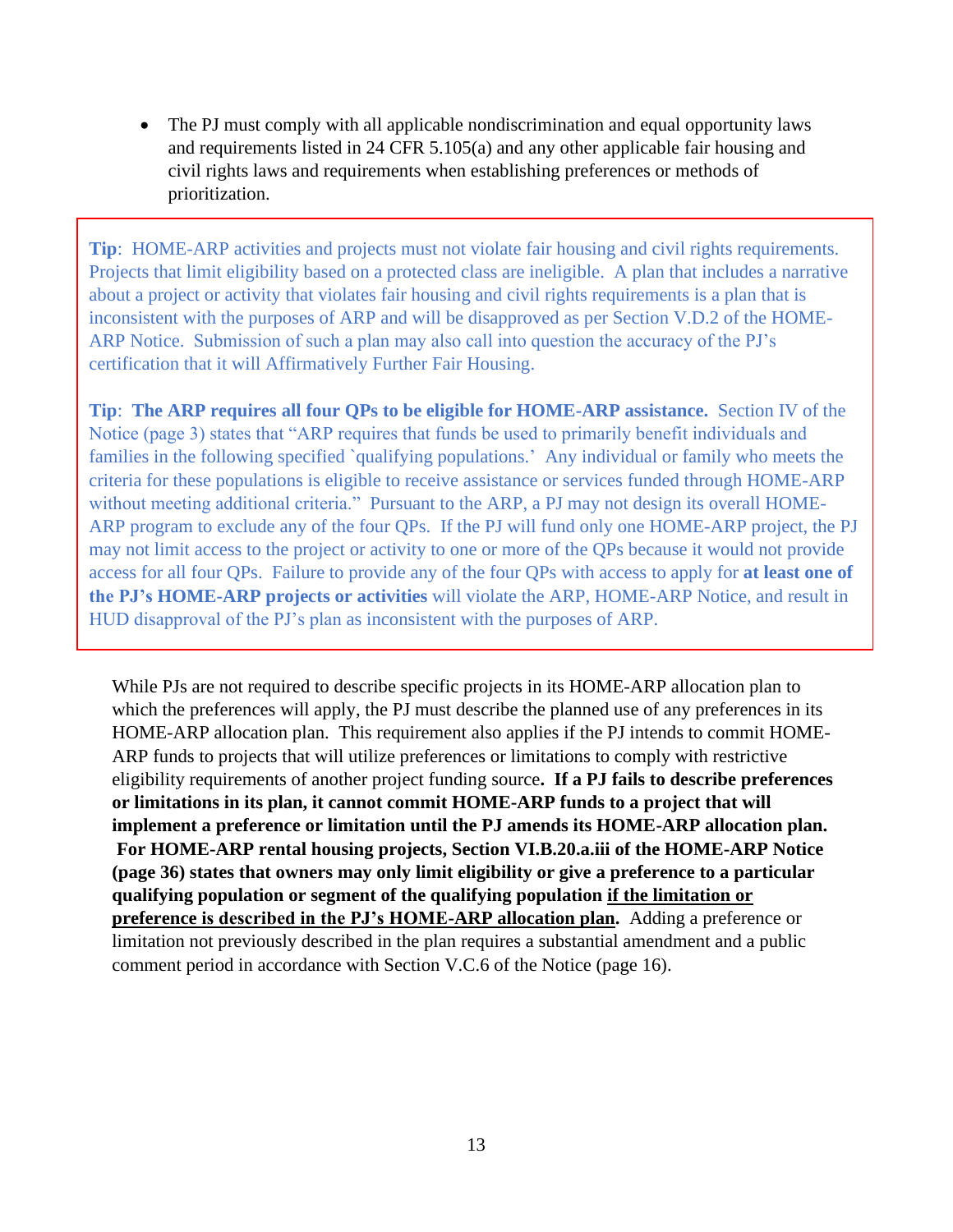**Tip:** While PJs are not required to describe specific projects in the plan, if the plan includes a description of projects or activities that indicate the use of a preference and the PJ does not identify and describe the preferences in its plan, the plan will be disapproved as substantially incomplete because, due to the contradictory information, HUD cannot determine that the PJ has included the required elements in the plan.

**Tip:** Project selection processes (e.g., RFP, NOFA, etc.) that rank projects based on whether the owner will impose a preference for a QP or subpopulation of a QP constitutes the use of a preference. Any preference must be described in the plan. A PJ may not commit HOME-ARP funds to project selected based on a preference not in the plan until the PJ amends its HOME-ARP allocation plan. Adding a preference not previously described in the plan requires a substantial amendment and a public comment period in accordance with Section V.C.6 of the Notice (page 16). A plan that contains contradictory information such as a prior project selection process which implemented a preference with a statement that the PJ has no preferences will be deemed substantially incomplete.

#### **Template:**

*Identify whether the PJ intends to give preference to one or more qualifying populations or a subpopulation within one or more qualifying populations for any eligible activity or project:*  Enter narrative response here.

*If a preference was identified, explain how the use of a preference or method of prioritization will address the unmet need or gap in benefits and services received by individuals and families in the qualifying population or subpopulation of qualifying population, consistent with the PJ's needs assessment and gap analysis:*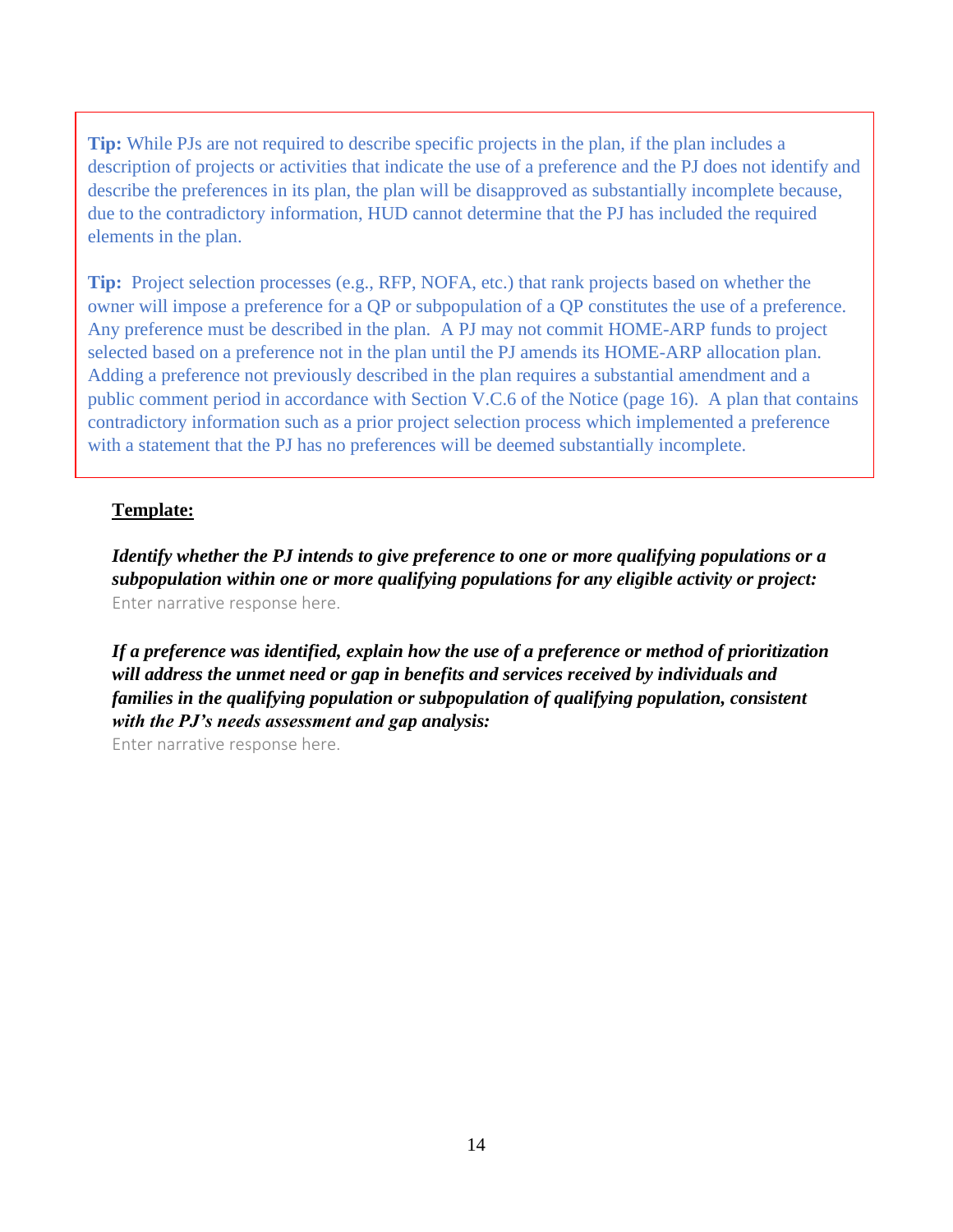## **Referral Methods**

PJs are not required to describe referral methods in the plan. However, if a PJ intends to use a coordinated entry (CE) process for referrals to a HOME-ARP project or activity, the PJ must ensure compliance with Section IV.C.2 of the Notice (page10).

A PJ may use only the CE for direct referrals to HOME-ARP projects and activities (as opposed to CE and other referral agencies or a waitlist) if the CE expands to accept all HOME-ARP qualifying populations and implements the preferences and prioritization established by the PJ in its HOME-ARP allocation plan. A direct referral is where the CE provides the eligible applicant directly to the PJ, subrecipient, or owner to receive HOME-ARP TBRA, supportive services, admittance to a HOME-ARP rental unit, or occupancy of a NCS unit. In comparison, an indirect referral is where a CE (or other referral source) refers an eligible applicant for placement to a project or activity waitlist. Eligible applicants are then selected for a HOME-ARP project or activity from the waitlist.

The PJ must require a project or activity to use CE along with other referral methods (as provided in Section IV.C.2.ii) or to use only a project/activity waiting list (as provided in Section  $IV.C.2.iii)$  if:

- 1. the CE does not have a sufficient number of qualifying individuals and families to refer to the PJ for the project or activity;
- 2. the CE does not include all HOME-ARP qualifying populations; or,
- 3. the CE fails to provide access and implement uniform referral processes in situations where a project's geographic area(s) is broader than the geographic area(s) covered by the CE

If a PJ uses a CE that prioritizes one or more qualifying populations or segments of qualifying populations (e.g., prioritizing assistance or units for chronically homeless individuals first, then prioritizing homeless youth second, followed by any other individuals qualifying as homeless, etc.) then this constitutes the use of preferences and a method of prioritization. To implement a CE with these preferences and priorities, the PJ **must** include the preferences and method of prioritization that the CE will use in the preferences section of their HOME-ARP allocation plan. Use of a CE with embedded preferences or methods of prioritization that are not contained in the PJ's HOME-ARP allocation does not comply with Section IV.C.2 of the Notice (page10).

**Tip:** Because CEs were established for use in the CoC, CEs are not required to include all of the HOME-ARP QPs. For example, CEs include only a portion of HOME-ARP's fleeing or attempting to flee domestic violence, dating violence, sexual assault, stalking, or human trafficking population or the "Other Populations." Consequently in order for a CE to be used for HOME-ARP projects or activities, the CE must be expanded to include all four of the HOME-ARP QPs or be supplemented by other referral agencies to permit applications from all four QPs, as described in the HOME-ARP Notice. If a PJ's plan discusses the use of CE as a referral method, it should also describe how the limitations of the CE will be addressed (i.e., through expansion, other referral agencies) so that all QPs will have access to referrals to HOME-ARP projects or activities.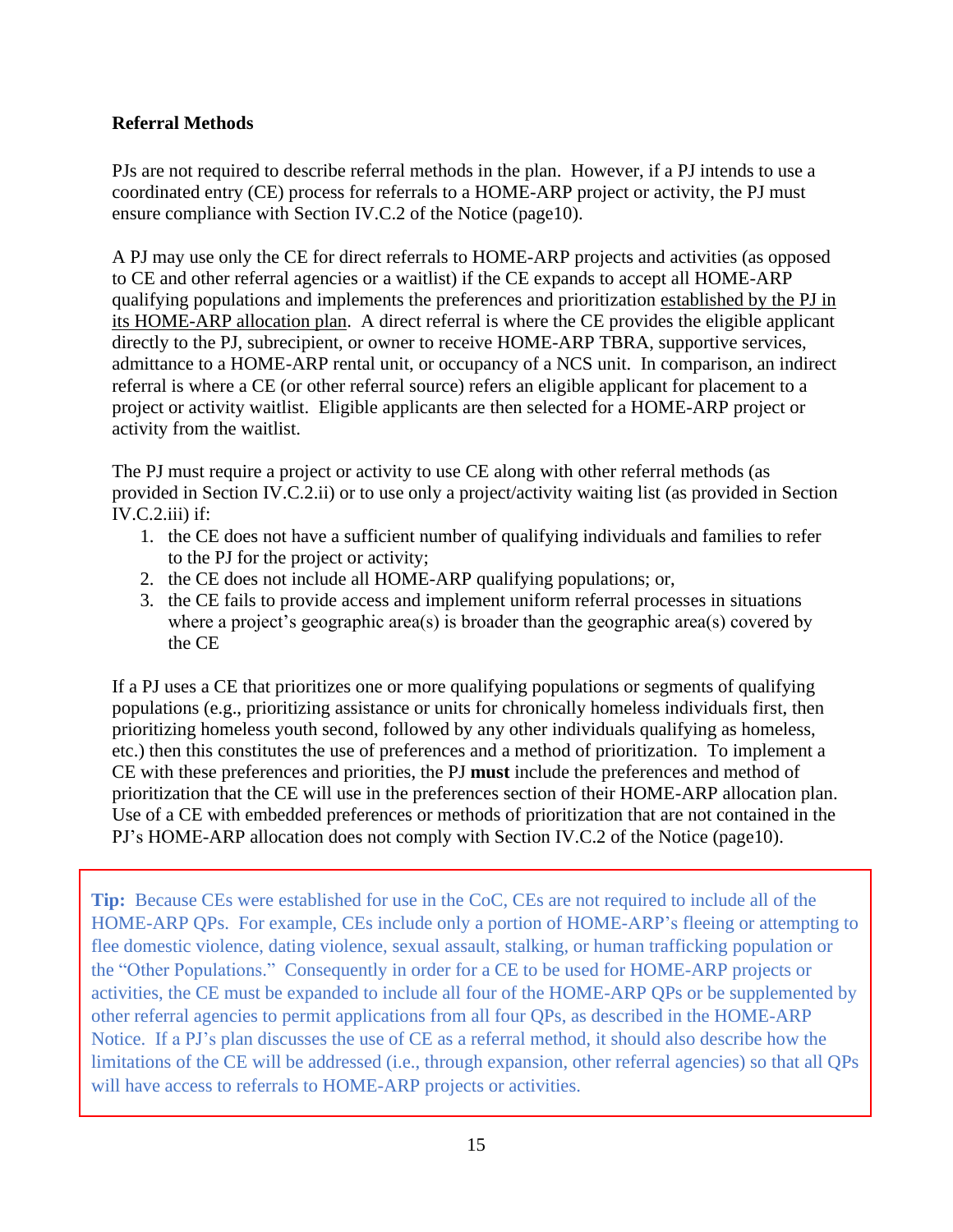*Identify the referral methods that the PJ intends to use for its HOME-ARP projects and activities. PJ's may use multiple referral methods in its HOME-ARP program. (Optional):* Enter narrative response here.

**Tip:** Because CEs are used in programs such as the CoC, Emergency Solutions Grant (ESG) Program, and the Emergency Housing Voucher (EHV) program, they may have inherent preferences and methods of prioritization established for those programs. For instance, in the CoC program, Notice CPD-17-01 describes a method of scoring and prioritizing individuals based upon whether they have more severe service needs and levels of vulnerability, and Notice CPD-16-11 describes a process of prioritizing persons experiencing chronic homelessness. If such methods of prioritizing applicants are to be employed in the HOME-ARP Program project or activity through the use of a CE, they **must** be explained in the HOME-ARP allocation plan (see Section IV.C.2 of the Notice (pages 10-11)). If a PJ does not describe a preference or method of prioritization used by the CE in the plan, then the PJ may not use that CE to admit applicants to HOME-ARP assisted projects or activities and must use a written waiting list to provide assistance to eligible applicants in chronological order, insofar as is practicable. In addition, if a PJ does not describe the CE's preferences and/or method of prioritization in the plan, the PJ may only use a CE for intake in order to add the eligible applicant to the HOME-ARP project or activity's written waiting list.

*If the PJ intends to use the coordinated entry (CE) process established by the CoC, describe whether all qualifying populations eligible for a project or activity will be included in the CE process, or the method by which all qualifying populations eligible for the project or activity will be covered. (Optional):*

Enter narrative response here.

*If the PJ intends to use the CE process established by the CoC, describe the method of prioritization to be used by the CE. (Optional):*

Enter narrative response here.

*If the PJ intends to use both a CE process established by the CoC and another referral method for a project or activity, describe any method of prioritization between the two referral methods, if any. (Optional):*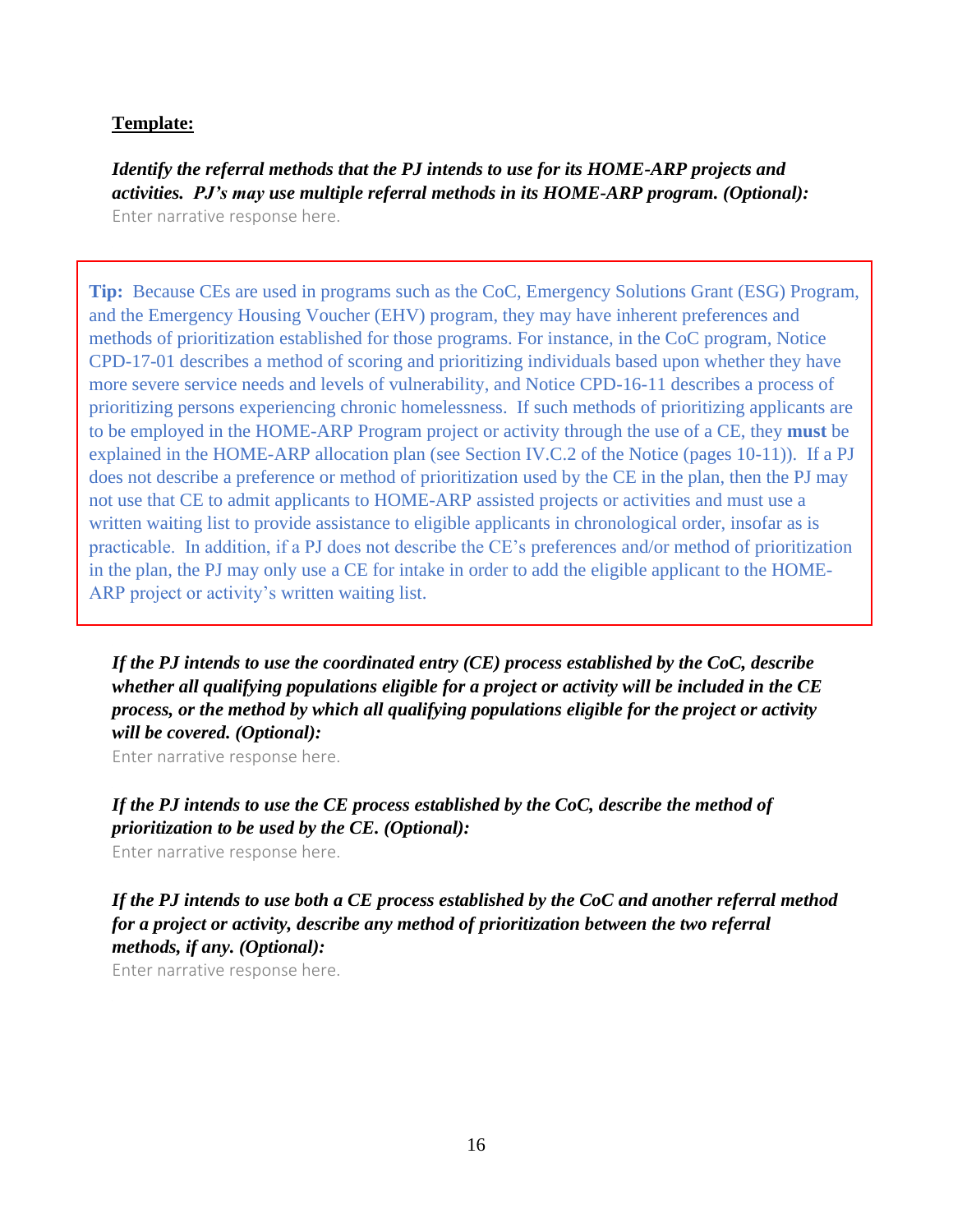### **Limitations in a HOME-ARP rental housing or NCS project**

Limiting eligibility for a HOME-ARP rental housing or NCS project is only permitted under certain circumstances.

- PJs must follow all applicable fair housing, civil rights, and nondiscrimination requirements, including but not limited to those requirements listed in 24 CFR 5.105(a). This includes, but is not limited to, the Fair Housing Act, Title VI of the Civil Rights Act, section 504 of Rehabilitation Act, HUD's Equal Access Rule, and the Americans with Disabilities Act, as applicable.
- A PJ may not exclude otherwise eligible qualifying populations from its overall HOME-ARP program.
- Within the qualifying populations, participation in a project or activity may be limited to persons with a specific disability only, if necessary, to provide effective housing, aid, benefit, or services that would be as effective as those provided to others in accordance with 24 CFR 8.4(b) $(1)(iv)$ . A PJ must describe why such a limitation for a project or activity is necessary in its HOME-ARP allocation plan (based on the needs and gap identified by the PJ in its plan) to meet some greater need and to provide a specific benefit that cannot be provided through the provision of a preference.
- For HOME-ARP rental housing, section VI.B.20.a.iii of the Notice (page 36) states that owners may only limit eligibility to a particular qualifying population or segment of the qualifying population if the limitation is described in the PJ's HOME-ARP allocation plan.
- PJs may limit admission to HOME-ARP rental housing or NCS to households who need the specialized supportive services that are provided in such housing or NCS. However, no otherwise eligible individuals with disabilities or families including an individual with a disability who may benefit from the services provided may be excluded on the grounds that they do not have a particular disability.

## **Template**

# *Describe whether the PJ intends to limit eligibility for a HOME-ARP rental housing or NCS project to a particular qualifying population or specific subpopulation of a qualifying population identified in section IV.A of the Notice:*

Enter narrative response here.

**Tip: To avoid potential fair housing and civil rights violations, HUD strongly recommends that a PJ not impose a limitation if implementing a preference would accomplish the PJ's goal of serving a specific QP or subpopulation of a QP**. If a PJ will establish a limitation, HUD strongly recommends that PJs consult with the Fair Housing and Equal Opportunity Division in their local HUD Field Office to discuss potential fair housing or civil rights implications.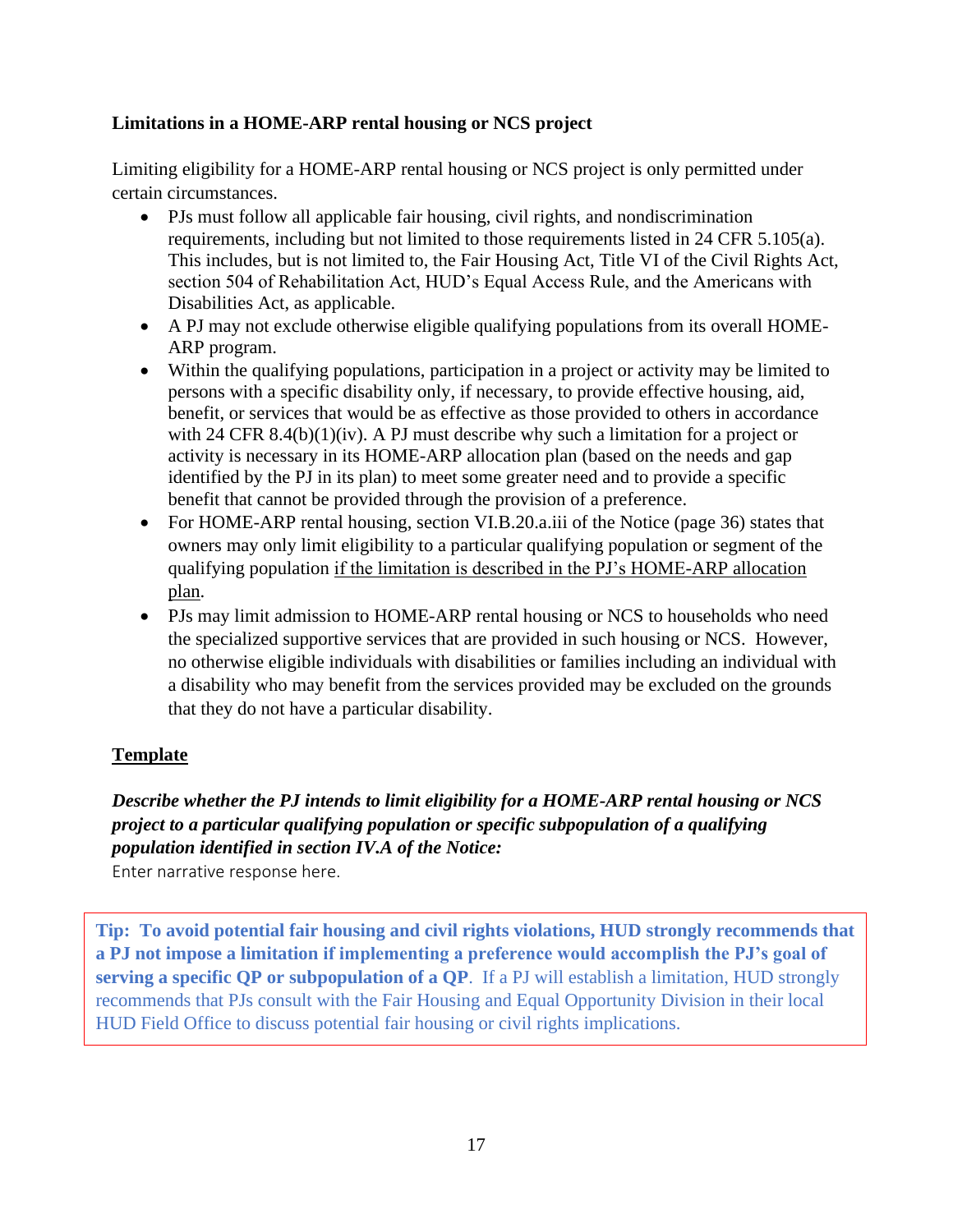*If a PJ intends to implement a limitation, explain why the use of a limitation is necessary to address the unmet need or gap in benefits and services received by individuals and families in the qualifying population or subpopulation of qualifying population, consistent with the PJ's needs assessment and gap analysis:*

Enter narrative response here.

## *If a limitation was identified, describe how the PJ will address the unmet needs or gaps in benefits and services of the other qualifying populations that are not included in the limitation through the use of HOME-ARP funds (i.e., through another of the PJ's HOME-ARP projects or activities***)***:*

Enter narrative response here.

**Tip:** The ARP makes all four QPs eligible to benefit from HOME-ARP funds. Section IV of the Notice (page 3) states that "ARP requires that funds be used to primarily benefit individuals and families in the following specified 'qualifying populations.' Any individual or family who meets the criteria for these populations is eligible to receive assistance or services funded through HOME-ARP without meeting additional criteria." A PJ's plan may not exclude any of the four QPs for assistance under the PJ's overall HOME-ARP program by limiting access to all HOME-ARP projects or activities. For instance, if a PJ will fund only one HOME-ARP project, it is not permitted to limit the project to exclude any of the QPs. By imposing a limitation in its one HOME-ARP project, the PJ effectively excludes QPs from its HOME-ARP program in violation of the ARP and will lead to HUD disapproval of the PJ's plan as inconsistent with the purposes of ARP. Similarly, if the PJ will only be funding a small number of projects or activities, each QP must be eligible for **at least one project or activity**.